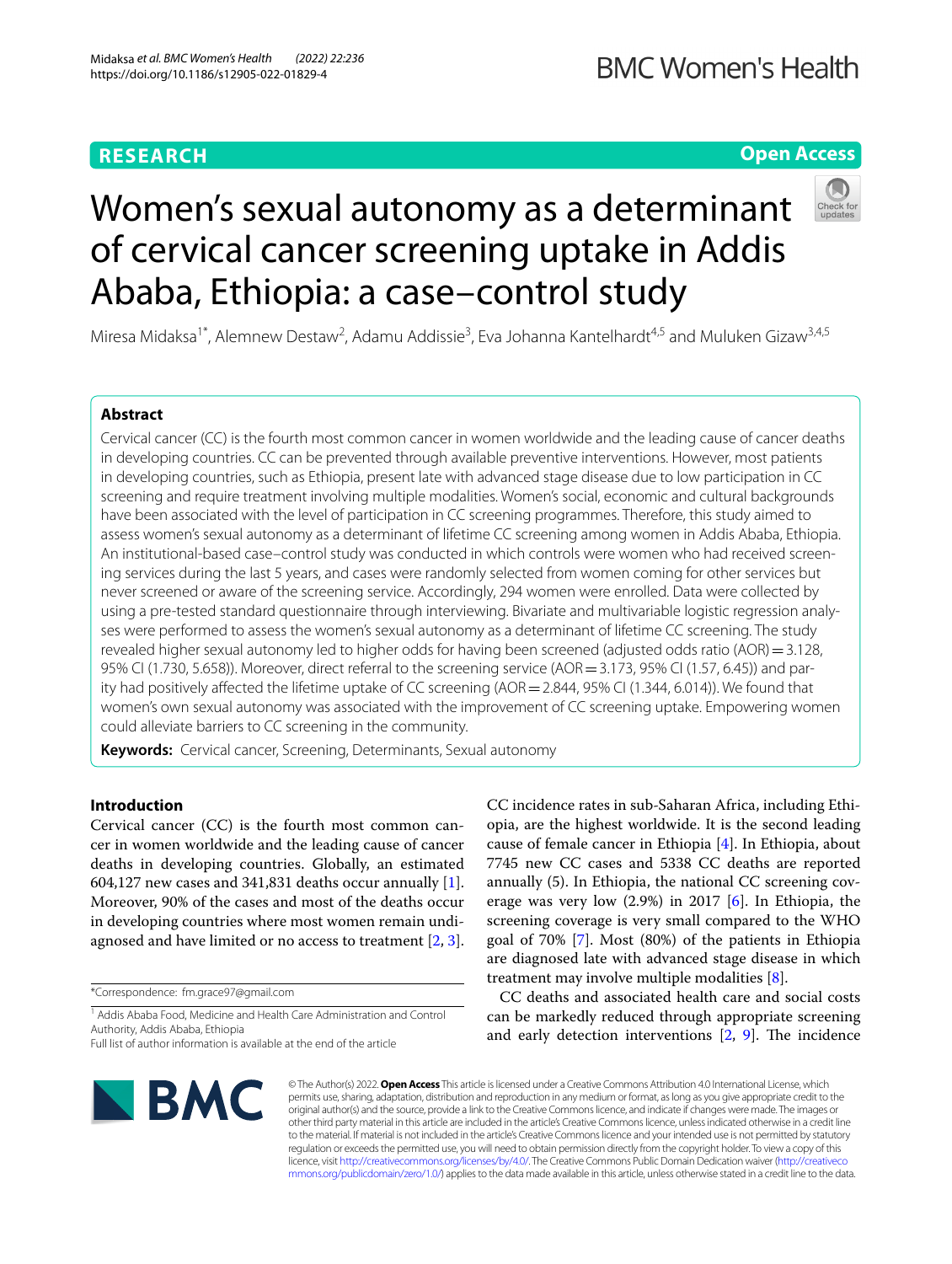and mortality of CC have been reduced in countries through organized screening programmes [\[10](#page-6-8), [11](#page-7-0)]. In developing countries, including Ethiopia, the CC screening rate is low, ranging between 1 and  $23\%$  [ $12-14$  $12-14$ ]. Recently, in Ethiopia, CC screening centres are being established to provide screening services for all eligible women. However, screening uptake in the community is still low [\[6](#page-6-4), [15](#page-7-3)]. In Ethiopia, based on updated screening guideline, for the general population of women screening starting at age 30 and every 5–10 years of screening interval. For women living with HIV, screening starting at age 25 and every 3–5 years screening interval [\[16](#page-7-4)]. Individual, social and cultural factors have been associated with the CC screening uptake elsewhere [\[17](#page-7-5)[–21](#page-7-6)]. Of individual determinants, women's employment, educational level and household wealth index were reported to afect utilization of CC screening [\[17,](#page-7-5) [18](#page-7-7)]. Religious and cultural beliefs have also been associated with CC screening uptake [[20–](#page-7-8)[23\]](#page-7-9). Besides, women's autonomy has been related to the participation level for CC screening [\[26](#page-7-10)]. The women's autonomy could also be seen as a means to achieve gender equality as stipulated in the sustainable development goal (SDG). Studies have identifed the positive efect of women's autonomy for diferent health outcomes. In Nepal, a higher level of women's autonomy is reported to be associated with higher use of maternal health care service utilization [\[28\]](#page-7-11). In Lesotho, women with higher sexual autonomy had higher CC screening awareness than women with lower sexual autonomy [[29\]](#page-7-12). In Kenya, higher uptake for the Pap test was found among women who had sexual autonomy when compared with their counterparts [\[26](#page-7-10)]. Low educational level, poor knowledge towards cervical cancer and screening, long distance to screening site, fear of positive result, embarrassment was some of the barriers of cervical cancer screening uptake in Ethiopia [[12](#page-7-1)[–15](#page-7-3), [17–](#page-7-5)[19\]](#page-7-13). Besides, data from other countries showing that greater sexual autonomy increase uptake  $[26]$  $[26]$ . In Ethiopia, there is one quantitative study describing sexual autonomy focussing on risky behaviour. A decline was noted [[27\]](#page-7-14). In Ethiopia, studies addressed the socio-demographic, reproductive, clinical and health care-related determinants of CC screening uptake  $[12-14, 17-19, 30]$  $[12-14, 17-19, 30]$  $[12-14, 17-19, 30]$  $[12-14, 17-19, 30]$  $[12-14, 17-19, 30]$  $[12-14, 17-19, 30]$  $[12-14, 17-19, 30]$  $[12-14, 17-19, 30]$ . However, none of these studies examined the association between women's autonomy and CC screening uptake. Thus, the aim of this study was to determine whether sexual autonomy determines lifetime CC screening uptake using a direct comparison.

# **Material and methods**

# **Study setting, design and population**

An institutional-based unmatched case–control study design was employed in Addis Ababa, Ethiopia. The study was conducted at fve public health facilities (Saris family guidance clinic, Kolfe health center, Adisu Gebya health center, Zewditu hospital and Betsega MCH hospital). The catchment area roughly serves for more than one million populations. Women aged 30–49 years who were permanent residents of Addis Ababa were included. Cases were randomly selected women who were aware of the CC screening service and presenting for other services but never screened for CC. For the cases who had never received a screening before, we did not have the information weather they were not screened due to lack of ofer or whether they had refused. Controls were women who had received and were aware of screening services in the past 3–5 years. Women who were severely ill during the data collection period, women who had undergone total hysterectomy and women who were not aware of CC screening services were excluded.

# **Sample size and sampling procedures**

The sample size was determined based on the 95% confdence level, 80% power, and 2 to 1 ratio of control to case. Accordingly, the sample size was 99 cases and 197 controls, including non-respondents, resulting in a total sample size of 296. Five out of 26 health facilities were selected randomly by the lottery method, based on flow of clients and current provision of CC screening services. The proportion of women selected from the health facilities was in accordance with proportional allocation. Every ffth client was selected to be interviewed. In case they were not aware of the service, the next person would be interviewed. In such away, the selection and interviewing continued until the required number of study participants was reached.

## **Data collection procedures and measurements**

Data on the socio-demographic and socioeconomic characteristics of women, reproductive variables (parity and sexual autonomy), wealth index, health and health system-related factors were collected using standard structured questionnaires [[31\]](#page-7-16) through face-to-face interviews by nine trained nurses who had been working at CC screening and treatment centres in Addis Ababa. Initially, the questioner was prepared in English and then translated to the local language (Amharic) for data collection. Then, the questionnaire further translated back to English to keep the consistency. The interviewing lasts 30 min for each respondent. The standard method was used to assess sexual autonomy. The tool we use was adapted from other source of study done on sexual autonomy and contraceptive use in Nigeria; It was chosen because it was very related to the cervical cancer screening uptake which is one of reproductive issue. Sexual autonomy was assessed by asking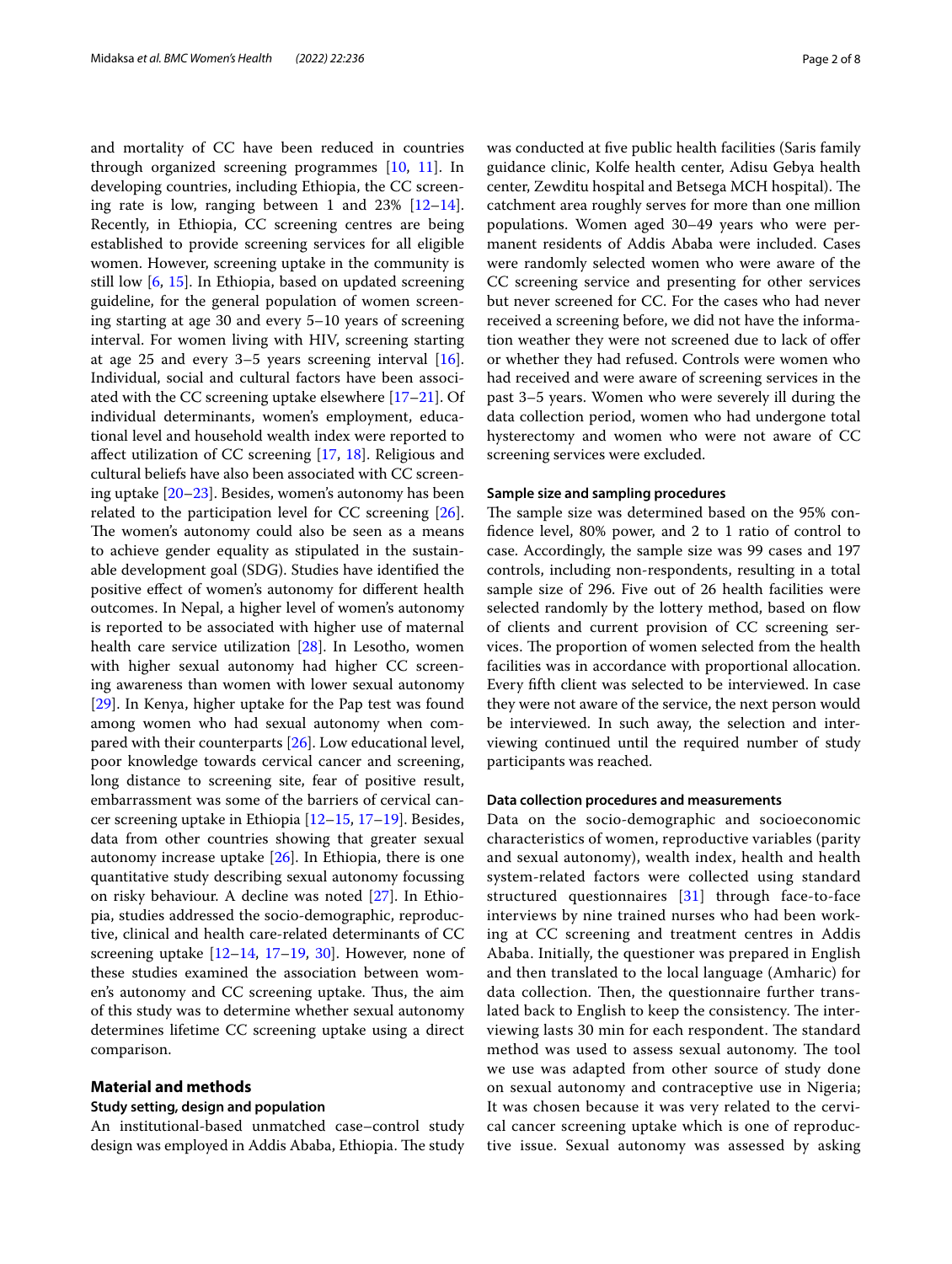fve yes or no types of questions: 1. Can you say 'no' to your husband/partner if you do not want to have sexual intercourse?; 2. In your opinion, is a husband justifed in hitting or beating his wife if she refuses to have sex with him?; 3. Could you ask your husband/partner to use a condom if you wanted him to?; 4. If a wife knows her husband has a disease that she can contract during sexual intercourse, is she justifed in asking him to use a condom when they have sex?; and 5. Is a woman justifed in refusing sex if she is tired/not in the mood? [[31\]](#page-7-16).

The internal consistence of items was ensured by using cronbanches alpha coefficient. The coefficient value ( $α > 0.7$ ) showed that the tool was reliable and appropriate to use in the study.

# **Methods of analysis**

Data were analysed by Stata SE 14 (64-bit). Principal component analysis (PCA) was used to construct a sexual autonomy index. Participants' sexual autonomy having five components were analysed by PCA with STATA software, because sexual autonomy is not a single factor and consists of a composite of factors.

Applying principal component factors, eigen values were used to accept and drop the relevant factors. The eigen value range should be from greater than one to near zero. An eigenvalue of 1 means that the principal component would explain about one variable's worth of the variability. Thus, the eigen value greater than 1 should be retained. Accordingly, two factors that had more than 1 eigen values were retained; the frst factor was 'decision of women for sexual intercourse' and the second factor was 'violating of women for refusing sex'. The second factor was selected because it had significant efect on cervical cancer screening uptake whereas the first factor did not have. Then, using one of these factors, STATA categorized the data into two levels of sexual autonomy: low and high.

Frequencies and percentages were produced to describe the socio-demographic characteristics of the study participants, and bivariate analysis of each variable with the outcome variable was done to produce a crude odds ratio (COR). Variables with a p-value < 0.25 were included in the multivariable logistic regression to assess the efect of independent variables with the outcome of interest by controlling the efect of covariates. The Hosmer–Lemeshow test was used to check the goodness of ft of the model. A p-value < 0.05 were used to decide the presence of statistical significance. The AOR and its respective 95% confidence interval were used to report variables found to have a statistically signifcant association with determinants of lifetime CC screening.

# **Results**

# **Socio‑demographic characteristics of the participants**

A total of 98 (33.3%) cases and 196 (66.7%) controls were enrolled, with a 99% response rate. Among the study participants, 121 (61.7%) of the controls and 74 (75.5%) of the cases were found to be in the age group of 30–39 years old, while 75 (38.3%) of the controls and 24 (24.5%) of the cases were found in the age group of 40–49 years old. The mean and standard deviation of the age of controls and cases were  $37.34 \pm 6.75$  years and  $37.57 \pm 5.56$  years, respectively (Table [1](#page-3-0)).

# **Participants' sexual autonomy**

About 139 (70.90%) of the controls and 53 (54.08%) of the cases say no to husband/partner if not want to have sexual intercourse. On the other hand, about 19 (9.96%) of the controls and 15 (15.31%) of the cases their husband justifed in hitting or beating his wife if she refuses to have sex with him (Table [2](#page-3-1)).

Pertaining sexual autonomy about 98 (50%) of the controls and 77(78.6%) of the cases had low sexual autonomy. On the other hand, about 98 (50%) of the controls and 21 (21.4%) of the cases had high sexual autonomy (Fig. [1\)](#page-4-0).

# **Health and health system‑related factors**

Concerning the health and health-related factors of CC, about 173 (88.20%) of the controls and 80 (81.63%) of the cases visited health facilities in the last 12 months. Likewise, 67 (34.10%) of the controls and 12 (12.24%) of the cases were referred from other health facilities. Similarly, about 52 (77.60%) of the controls and nine (75.00%) of the cases visited public health institutions in the past 12 months (Table [3](#page-4-1)).

# **Maternal health‑related factors**

The majority of the women, which is  $107$  (54.5%) of the controls and 52 (53.06%) of the cases, became pregnant 2–5 times in the past 5 years. In addition to this, about 158 (80.6%) of the controls and 67 (68.37%) of the cases gave birth 1–4 times. Similarly, 157 (80.1%) of the controls and 70 (71.14%) of the cases currently have 1–4 children (Table [4\)](#page-4-2).

# **Determinants of cervical cancer screening uptake among women**

In bivariate analyses variables such as parity, referral from another health facility, and sexual autonomy, the ages of respondents and partners were candidates for multivariable logistic regression analysis. In the fnal regression model, sexual autonomy, referral from another health facility and parity were statistically signifcant determinants for lifetime CC screening among women, with a 95% confdence level. However, monthly income and the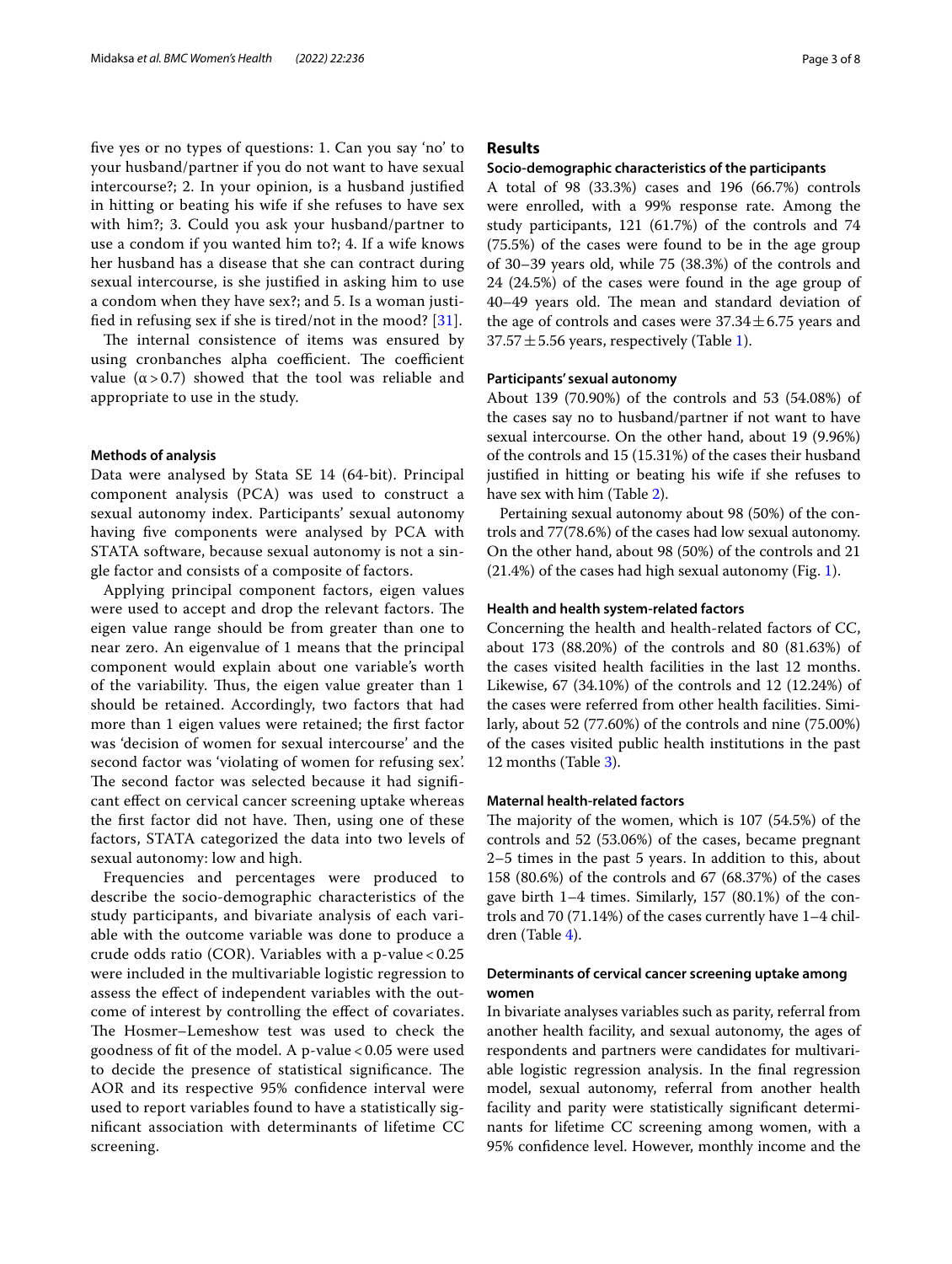| Variable                | <b>Controls</b> |              | Cases          |       | <b>Total</b>   |       |
|-------------------------|-----------------|--------------|----------------|-------|----------------|-------|
|                         | $N = 196$       | $\%$         | $N = 98$       | $\%$  | $N = 294$      | $\%$  |
| Age of the participants |                 |              |                |       |                |       |
| 30-39 Years             | 121             | 61.73        | 74             | 75.51 | 195            | 66.3  |
| 40-49 Years             | 75              | 38.27        | 24             | 24.49 | 99             | 33.7  |
| Mean (SD)               | 37.34 (6.75)    | 37.57 (5.56) | 36.41 (6.50)   |       |                |       |
| Education level         |                 |              |                |       |                |       |
| No formal education     | 29              | 14.80        | 15             | 15.31 | 44             | 14.97 |
| Formal education        | 41              | 20.92        | 16             | 16.33 | 57             | 19.39 |
| Primary                 | 65              | 33.16        | 42             | 42.86 | 107            | 36.39 |
| Secondary               | 57              | 29.08        | 23             | 23.47 | 80             | 27.21 |
| College                 | $\overline{4}$  | 2.04         | $\overline{2}$ | 2.04  | 6              | 2.04  |
| Religion                |                 |              |                |       |                |       |
| Orthodox                | 128             | 65.31        | 68             | 69.39 | 196            | 66.67 |
| Islam                   | 40              | 20.41        | 17             | 17.35 | 57             | 19.39 |
| Protestant              | 21              | 10.71        | 11             | 11.22 | 32             | 10.88 |
| Catholic                | $\overline{7}$  | 3.57         | $\overline{2}$ | 2.04  | 9              | 3.06  |
| Occupation              |                 |              |                |       |                |       |
| Housewife               | 43              | 21.94        | 36             | 36.73 | 79             | 26.87 |
| Employee/private        | 83              | 42.35        | 38             | 38.78 | 121            | 41.16 |
| Student                 | $\overline{2}$  | 1.02         | $\mathbf{1}$   | 1.02  | 3              | 1.02  |
| Merchant                | 41              | 20.92        | 17             | 17.35 | 58             | 19.73 |
| Local drink seller      | 9               | 4.59         | $\overline{2}$ | 2.04  | 11             | 3.74  |
| Daily laborer           | 5               | 2.55         | $\overline{2}$ | 2.04  | $\overline{7}$ | 2.38  |
| Unemployed              | 13              | 6.63         | $\overline{2}$ | 2.04  | 15             | 5.10  |
| Marital status          |                 |              |                |       |                |       |
| Currently married       | 131             | 66.84        | 75             | 76.53 | 206            | 70.07 |
| Separated               | 10              | 5.10         | $\overline{4}$ | 4.08  | 14             | 4.76  |
| Divorced                | 15              | 7.65         | $\overline{7}$ | 7.14  | 22             | 7.48  |
| Widowed                 | 12              | 6.12         | 3              | 3.06  | 15             | 5.10  |
| Unmarried               | 28              | 14.29        | 9              | 9.18  | 37             | 12.59 |

<span id="page-3-0"></span>**Table 1** Socio-Demographic information of the study participants with respect to cervical cancer screening in Addis Ababa,2019

<span id="page-3-1"></span>**Table 2** Distribution of sexual autonomy questions response with respect to cervical cancer screening status in Addis Ababa, 2019

| Variable                                                                                   |     | Screened |       | Non-Screened |       | <b>Total</b> |       |
|--------------------------------------------------------------------------------------------|-----|----------|-------|--------------|-------|--------------|-------|
|                                                                                            |     | Freg     | $\%$  | Freq         | $\%$  | Freg         | $\%$  |
| Say'No'to husband/partner if not want to have sexual intercourse?                          | Yes | 39       | 70.92 | 53           | 54.08 | 192          | 65.31 |
|                                                                                            | No  | 57       | 29.08 | 45           | 45.92 | 102          | 34.69 |
| Is a husband justified in hitting or beating his wife if she refuses to have sex with him? |     | 19       | 9.69  | 15           | 15.31 | 34           | 11.56 |
|                                                                                            |     | 177      | 90.31 | 83           | 84.69 | 260          | 88.44 |
| Ask your husband/ partner to use a condom if you wanted him to?                            |     | 83       | 42.35 | 49           | 50.00 | 132          | 44.99 |
|                                                                                            |     | 113      | 57.65 | 49           | 50.00 | 162          | 55.10 |
| If your husband has a disease that you can contract during sexual intercourse, are you     | Yes | 162      | 82.65 | 53           | 54.08 | 215          | 73.13 |
| justified in asking him to use a condom when you have sex?                                 | Nο  | 34       | 17.35 | 45           | 45.92 | 79           | 26.87 |
| Refusing sex if you are tired/not in the mood?                                             | Yes | 156      | 79.59 | 49           | 50.00 | 205          | 69.73 |
|                                                                                            | Nο  | 40       | 20.41 | 49           | 50.00 | 89           | 30.27 |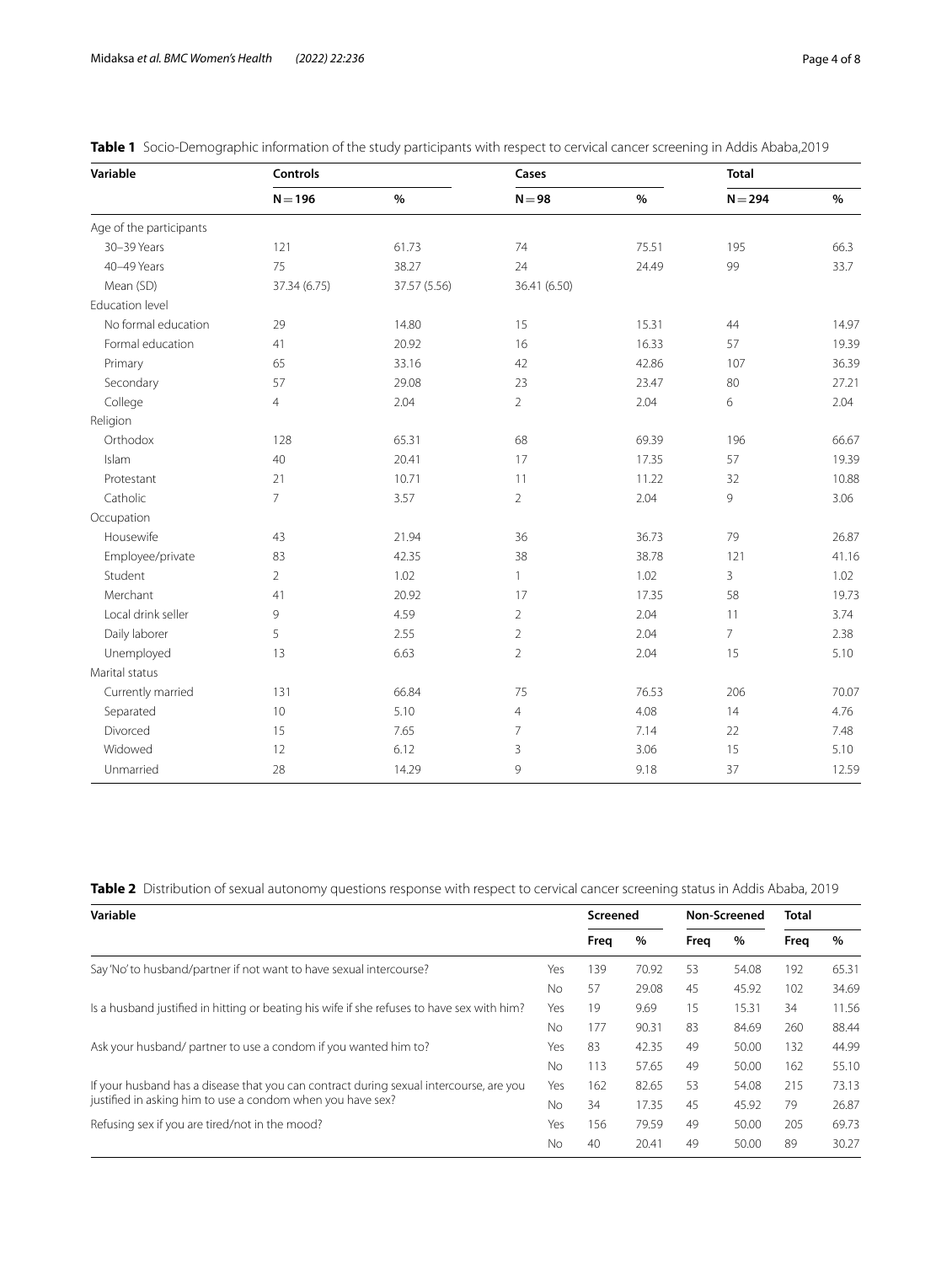

<span id="page-4-1"></span><span id="page-4-0"></span>

| Variable                                            | controls  |           | Cases |          | <b>Total</b> |           |       |
|-----------------------------------------------------|-----------|-----------|-------|----------|--------------|-----------|-------|
|                                                     |           | $N = 196$ | $\%$  | $N = 98$ | $\%$         | $N = 294$ | $\%$  |
| Did you visit health facility in the last 12 month? | Yes       | 173       | 88.27 | 80       | 81.63        | 253       | 86.05 |
|                                                     | No.       | 23        | 11.73 | 18       | 18.37        | 41        | 13.95 |
| Are you referred from other health facility?        | Yes       | 67        | 34.18 | 12       | 12.24        | 79        | 26.87 |
|                                                     | No.       | 129       | 65.82 | 86       | 87.76        | 215       | 73.13 |
| Which health institution have you visited?          | Public    | 52        | 77.61 | 9        | 75.00        | 61        | 77.22 |
|                                                     | Private   | 15        | 22.39 | 3        | 25.00        | 18        | 22.78 |
| Does transportation provided for you from referring | Yes       | 6         | 8.96  |          | 8.33         |           | 8.86  |
| health institution?                                 | No.       | 61        | 91.04 | 11       | 91.67        | 72        | 91.14 |
| How long you stay to reach this health facility?    | Mean      | 77.28     |       | 81.2     |              | 77.8      |       |
|                                                     | <b>SD</b> | 52.900    |       | 36.4     |              | 50.5      |       |

<span id="page-4-2"></span>**Table 4** Maternal health related factors with respect to cervical cancer screening in Addis Ababa, 2019

| Variable                                 | <b>Controls</b> |           | Cases |          | <b>Total</b> |           |       |
|------------------------------------------|-----------------|-----------|-------|----------|--------------|-----------|-------|
|                                          |                 | $N = 196$ | $\%$  | $N = 98$ | $\%$         | $N = 294$ | %     |
| How many times you become pregnant (num- | time            | 64        | 32.65 | 36       | 36.73        | 100       | 34.01 |
| ber of pregnancy)?                       | 2-5 times       | 107       | 54.59 | 52       | 53.06        | 159       | 54.08 |
|                                          | $> 5$ times     | 25        | 12.76 | 10       | 10.20        | 35        | 11.90 |
| How many times you gave birth (parity)?  | $\mathbf{0}$    | 18        | 9.18  | 23       | 23.47        | 41        | 13.95 |
|                                          | $1 - 4$         | 158       | 80.61 | 67       | 68.37        | 225       | 76.53 |
|                                          | >4              | 20        | 10.20 | 8        | 8.16         | 28        | 9.52  |
| How many children did you have?          | $\mathbf{0}$    | 20        | 10.20 | 21       | 21.43        | 41        | 13.95 |
|                                          | $ -4$           | 157       | 80.10 | 70       | 71.43        | 227       | 77.21 |
|                                          | >4              | 19        | 9.69  | 7        | 7.14         | 26        | 8.84  |

occupation of the participant failed to be signifcant in the multivariable logistic regression model (Table [5](#page-5-0)).

The odds of low sexual autonomy were 3.128 times greater in women who were aware of CC screening but had not screened before (cases) compared to women who had been screened in the past 3–5 years (controls) (AOR=3.128, 95% CI (1.730, 5.658)).

The odds of not being referred from other health facilities for screening services were 3.173 times greater in women who were aware of CC screening but had not screened before(cases) compared to women who had been screened in the past 3–5 years(controls) (AOR=3.173, 95% CI (1.57, 6.45)), and the odds of parity 0 were 2.844 times higher in women who were aware of CC screening but had not screened before(cases) compared to women who had been screened in the past 3–5 years(controls) (AOR=2.844, 95% CI (1.344, 6.014)).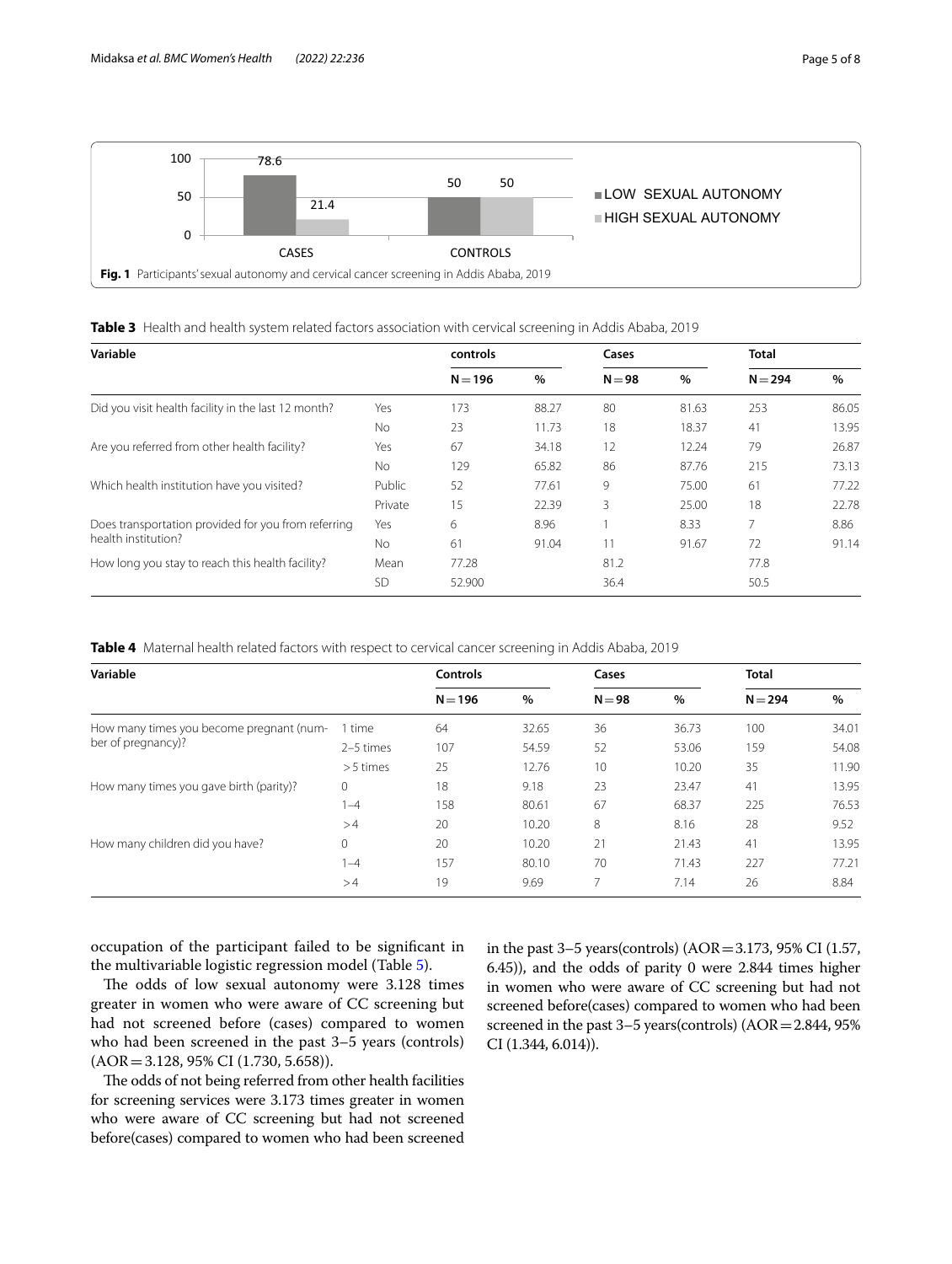<span id="page-5-0"></span>

|  |  |  |  |  |  |  | Table 5 Multivariable logistic regression analyses for determinants of cervical cancer screening among women in Addis Ababa, 2019 |  |  |  |  |
|--|--|--|--|--|--|--|-----------------------------------------------------------------------------------------------------------------------------------|--|--|--|--|
|--|--|--|--|--|--|--|-----------------------------------------------------------------------------------------------------------------------------------|--|--|--|--|

| <b>Variables</b>                  | <b>Screening status</b> |                    | COR (95%C.I)           | AOR (95% C.I)           |  |
|-----------------------------------|-------------------------|--------------------|------------------------|-------------------------|--|
|                                   | Controls ( $N = 196$ )  | Cases ( $N = 98$ ) |                        |                         |  |
| Age of the participants           |                         |                    |                        |                         |  |
| 30-39 years                       | 121(61.73%) (61.73.%)   | 74 (75.51%)        |                        |                         |  |
| 40-49 years                       | 75 (38.27%)             | 24 (24.49%)        | $1.91(1.11, 3.29)^{*}$ | 0.728(0.299, 1.77)      |  |
| Age of the partners               |                         |                    |                        |                         |  |
| 30-39 years                       | 80(40.82%) (61.73.%)    | 52 (53.06%)        |                        |                         |  |
| 40-49 years                       | 65 (33.16%)             | 35 (35.71%)        | 1.207 (0.704, 2.070)   | 0.859(0.445, 1.659)     |  |
| $>50$ years                       | 51 (26.02%)             | 11 (11.22%)        | 3.014 (1.439, 6.311)*  | 2.763 (0.817, 9.340)    |  |
| Sexual autonomy                   |                         |                    |                        |                         |  |
| Low                               | 98(50%) (61.73.%)       | 77 (78.57%)        |                        |                         |  |
| High                              | 98(50%)                 | 21 (21.43%)        | 3.667(2.100, 6.405)*   | 3.128 (1.73, 5.658)*    |  |
| Referred from other HF            |                         |                    |                        |                         |  |
| No                                | 129 (65.82%)            | 86(87.76%)         |                        |                         |  |
| Yes                               | 67 (34.18%)             | 12 (12.24%)        | $3.72(1.90, 7.30)^*$   | $3.173(1.57, 6.45)^{*}$ |  |
| How many times gave birth(parity) |                         |                    |                        |                         |  |
| $\mathbf{0}$                      | 18(9.18%)               | 23(23.47%)         |                        | $1***$                  |  |
| $1 - 4$                           | 158(80.61%)             | 67(68.37%)         | 3.013(1.527, 5.946)*   | 2.844 (1.344, 6.014)*   |  |
| >4                                | 20(10.20%)              | 8(8.16%)           | 3.194(1.450, 8.912)*   | 1.617 (0.436, 5.992)    |  |

**\*** *P*<0.05; CI: Confdence interval, COR: Crude odd ratio, AOR: Adjusted odd ratio for age, sexual autonomy, referred from HF and parity

# **Discussion**

This study examined if women's autonomy affects the lifetime CC screening uptake among women who were aware of the service before and were receiving other health services at fve health facilities in Addis Ababa.

The study revealed higher sexual autonomy associated to higher odds for having been screened for CC. This finding is similar with a study conducted in Kenya  $[26]$  $[26]$ . This implies that women's sexual autonomy plays a crucial role in lifetime CC screening uptake. It could be that women with more sexual autonomy tend to engage more with preventive health care services, such as CC screening, for their own sexual and reproductive health. Furthermore, the fact that women with higher sexual autonomy have higher health-seeking behaviour might explain our study finding. This is supported by the current study that more than half (55.3%) of women who did not visit health facility had lower sexual autonomy. Moreover, women who visited health facility were 1.5 times more likely to have higher sexual autonomy than women who did not visit the health facility. This is consistent with a study done in Ethiopia  $[32]$  $[32]$ . This is also supported by another study that found more autonomous women are more likely to visit a health facility for health care service than their counterparts [[33](#page-7-18)]. Interventions such as increasing women's education [\[34,](#page-7-19) [35\]](#page-7-20) and raising awareness about women's sexual right [[36,](#page-7-21) [37\]](#page-7-22) have been efective to improve women sexual autonomy elsewhere in the world which might be beneft to be implemented in Ethiopia. Thus, the existing national policies should consider these interventions as a means to improve women sexual autonomy. However, the fnding of this study is not consistent with the study conducted in Lesotho that found women's sexual autonomy was associated with CC screening awareness not with action  $[29]$  $[29]$ . The reason for this diference might be the diference in study design used. The study done in Lesotho used a cross-sectional study design, which is limited in showing casual association between women's sexual autonomy and CC screening uptake. Although not statistically signifcant, there were some diferences in the demographics between the cases and controls. For instance, higher sexual autonomy was observed among unmarried women (41%) than married women. This could be unmarried women has the right to refuse sexual intercourse unlike married women who might not have that power to refuse intercourse from husband/partner.

Besides women's sexual autonomy as a predictor of CC screening uptake, direct referral for the service and parity were other predictive variables we found in our study. Those women who were referred from other health facilities for the service were more likely to be screened than their counterparts. This is consistent with a similar study that reported those women who visited health facilities were more likely to have increased CC screening uptake [[29](#page-7-12)]. It might be that those referred for the service might be told about the benefts and risks of not having CC screening. In terms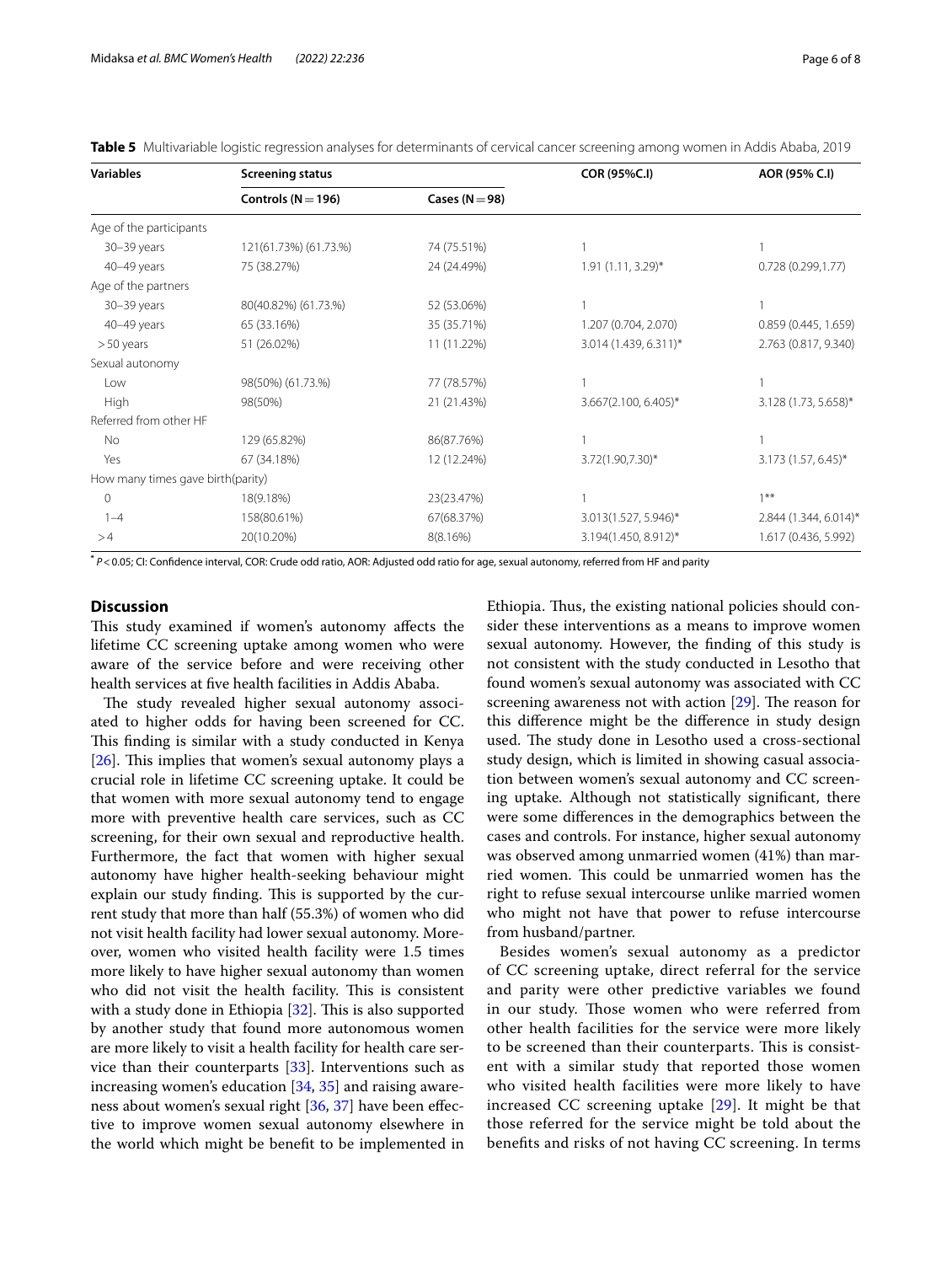of parity, women with a number of births were more likely to have been screened than their counterparts. This could be due to their previous attachments with health facilities, which could expose them to reproductive health services information, including the need to take part in CC screening services. This is consistent with studies conducted in China [[34\]](#page-7-19).

We acknowledge the following potential limitations of the study that afect the results in some ways. First, there was no comparable data from Ethiopia so therefore we simply focussed on diferences according to higher levels of sexual autonomy. Second, due to the retrospective nature of data collection, the recall bias may have afected the results in both groups. However, we have attempted to mitigate this by giving more time and asking related questions to triangulate. Second, some of the study participants may have been shy responding to somewhat sensitive and culturally taboo questions we used to measure the women's autonomy. However, we used only female interviewers to reduce such social desirability bias. This study had the following strength: a study on the efect of women's sexual autonomy on CC screening uptake is directly related to SDG3, which has wider policy and strategy implications in Ethiopia.

# **Conclusion**

We found that the sexual autonomy of women signifcantly predicted the improvement of lifetime CC screening uptake. This study suggests a broad-based strategy to endeavour empowerment of women in various ways so as to improve the uptake of women for CC screening.

# **Abbreviations**

AOR: Adjusted odds ratio; CC: Cervical cancer; CI: Confdence interval; COR: Crude odds ratio; EMOH: Ethiopian Ministry of Health; HF: Health facility; PCA: Principal component analysis; SD: Standard deviation; VIA: Visual inspection with acidic acid; WHO: World Health Organization.

#### **Acknowledgements**

We would like to extend our deepest gratitude to the School of Public Health, College of Health Science of Addis Ababa University, for sponsoring this study. We would also like to acknowledge the Addis Ababa Health Bureau and health facilities for providing relevant information and cooperation during the study process. We are also grateful for data collectors and study participants for their contributions to this study.

#### **Author contributions**

MM and MG contributed to the conceptualization, study design, execution, acquisition of data, analysis, and interpretation of the manuscript, as well as wrote the frst and fnal drafts of the manuscript. AD, AA and EJK conducted data analysis, revised drafts of the paper and were involved in a critical review of the manuscript. All authors read and approved the fnal manuscript.

#### **Funding**

The study was sponsored by Addis Ababa University. The sponsor had no role in any of the stages from study design to submission of the paper for publication.

#### **Availability of data and materials**

The data sets used and/or analyzed during the current study are available from the corresponding author on reasonable request.

#### **Declarations**

#### **Ethics approval and informed consent**

Ethical approval was obtained from the Addis Ababa University Institutional Review Board (IRB/0065/2019) after reviewing the study protocol. Permission was obtained from the responsible body in the study setting (14/1000/2019). Verbal informed consent was obtained from all study participants after informing the participants about the study, its purpose and voluntary participation. The consent procedure was approved by the said ethics committee. All methods were carried out in accordance with IRB expectations.

# **Consent for publication**

Not applicable.

#### **Competing interests**

The authors declare that they have no competing interests.

#### **Author details**

<sup>1</sup> Addis Ababa Food, Medicine and Health Care Administration and Control Authority, Addis Ababa, Ethiopia. <sup>2</sup> Department of Epidemiology and Biostatistics, School of Public Health, College of Medicine and Health Science, Mizan-Tepi University, Mizan-Teferi, Ethiopia.<sup>3</sup> Department of Preventive Medicine, School of Public Health, Addis Ababa University, Addis Ababa, Ethiopia. 4 <sup>4</sup>Institute for Medical Epidemiology, Biometrics and Informatics Martin-Luther-University, Halle-Wittenberg, Germany.<sup>5</sup> Department of Gynecology, Martin-Luther-University, Halle-Wittenberg, Germany.

# Received: 1 February 2022 Accepted: 7 June 2022

#### **References**

- <span id="page-6-0"></span>1. Sung H, Ferlay J, Siegel RL, Laversanne M, Soerjomataram I, Jemal A, Bray F. Global cancer statistics 2020: GLOBOCAN estimates of incidence and mortality worldwide for 36 cancers in 185 countries. CA Cancer J Clin. 2021;71(3):209–49. [https://doi.org/10.3322/caac.21660.](https://doi.org/10.3322/caac.21660)
- <span id="page-6-1"></span>2. WHO. Cervical Cancer 2018. Available from: [https://www.who.int/cancer/](https://www.who.int/cancer/prevention/diagnosis-screening/cervical-cancer/en/) [prevention/diagnosis-screening/cervical-cancer/en/.](https://www.who.int/cancer/prevention/diagnosis-screening/cervical-cancer/en/)
- <span id="page-6-2"></span>3. WHO. Latest global cancer data: Cancer burden rises to 18.1 million new cases and 9.6 million cancer deaths in 2018. Geneva; 2018.
- <span id="page-6-3"></span>4. WHO/NMH/NMA. UN Joint Global Programme on Cervical Cancer Prevention and Control. The United Nations Global Cervical Cancer Programme 2016.
- 5. International Agency for Research on Cancer, Organization WH. GLO-BOCAN. Cancer fact sheets, Ethiopia 2020. GLOBOCAN (2020). Available from: [https://gco.iarc.fr/today/data/factsheets/populations/231-ethio](https://gco.iarc.fr/today/data/factsheets/populations/231-ethiopia-fact-sheets.pdf) [pia-fact-sheets.pdf.](https://gco.iarc.fr/today/data/factsheets/populations/231-ethiopia-fact-sheets.pdf)
- <span id="page-6-4"></span>6. Gelibo T, Roets L, Getachew T, Bekele A. Coverage and factors associated with cervical cancer screening: results from a population-based WHO steps study in Ethiopia. J Oncol Res Treat. 2017;2:115.
- <span id="page-6-5"></span>7. World Health Organization. Global strategy to accelerate the elimination of cervical cancer as a public health problem. 2020. Available from: [https://apps.who.int/iris/bitstream/handle/10665/336583/9789240014](https://apps.who.int/iris/bitstream/handle/10665/336583/9789240014107-eng.pdf) [107-eng.pdf](https://apps.who.int/iris/bitstream/handle/10665/336583/9789240014107-eng.pdf)
- <span id="page-6-6"></span>8. Kantelhardt EJ, Moelle U, Begoihn M, et al. Cervical cancer in Ethiopia: survival of 1,059 patients who received oncologic therapy. Oncologist. 2014;19(7):727–34.
- <span id="page-6-7"></span>Pendrith C, Thind A, Zaric GS, Sarma S. Costs of cervical cancer treatment: population-based estimates from Ontario. Curr Oncol. 2016;23(2):e109– 15. [https://doi.org/10.3747/co.23.2598.](https://doi.org/10.3747/co.23.2598)
- <span id="page-6-8"></span>10. Broberg G, Wang J, Ostberg AL, et al. Socio-economic and demographic determinants afecting participation in the Swedish cervical screening program: a population-based case-control study. PLoS ONE. 2018;13(1): e0190171.